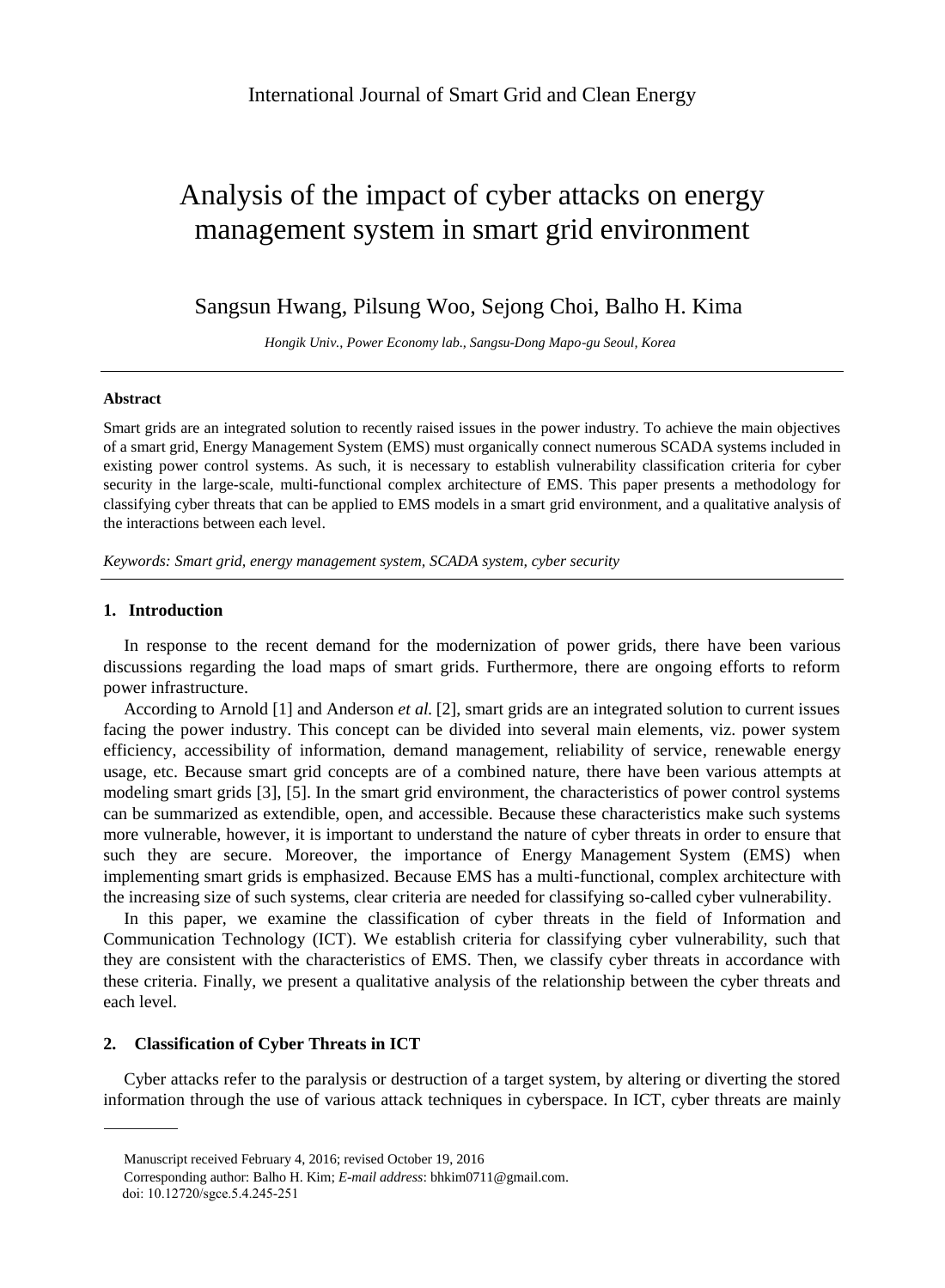categorized into system-, network- and web-level threats. As a prerequisite to cyber attacks, particular information regarding the target system must be acquired during a so-called information-seeking stage [6].

## *2.1 System-level attacks*

System-level attacks are attacks that attempt to hack into a single computer system. Such attacks aim to procure administrator privileges, or to operate the computer system in an abnormal manner.

## *2.2 Network-level attacks*

Network-level attacks are performed by manipulating the consumption of available resources in a network. When these attacks occur, network services are disrupted, or the data transferred between the user and the network server is diverted, fabricated, or altered.

## *2.3 Web-level attacks*

Web-level attacks are motivated by the appropriation of personal information or cyber-money, by political intentions, or by the malicious desires of individuals. Because these attacks target an unspecified multitude of users through a web server, they are most likely to impact the general public.

## *2.4 Information-seeking stage*

Information seeking is the process whereby the attacker identifies the vulnerable aspects by collecting information regarding the target. This stage comprises three sub-stages: foot printing, scanning, and enumeration.

Based on the explanation above, the following table summarizes the general classification of cyber threats in ICT.

| Information seeking | System                   | Network<br>Web                |                                             |  |
|---------------------|--------------------------|-------------------------------|---------------------------------------------|--|
| Foot printing       | Password attack          | Denial of service attack      | Common gateway interface attack             |  |
|                     | Buffer overflow attack   | Distributed denial of service |                                             |  |
| Scanning            | Malicious code           | Distributed reflection DoS    | Attacks using authentication and<br>cookies |  |
|                     | Back door                | Sniffing attack               |                                             |  |
|                     | Race condition attack    | Spoofing attack               |                                             |  |
| Enumeration         | Format string attack     | Session hijacking attack      |                                             |  |
|                     | Reverse engineering      | Man in the middle attack      | Phishing attack                             |  |
|                     | Denial of service attack |                               |                                             |  |

Table 1. General classification of cyber attacks in ICT

#### **3. Overview of Energy Management System**

EMSs perform complex management functions such as real-time monitoring and load prediction through the analysis and processing of power data. Therefore, the role of EMS can be defined as the organic linking of every aspect, including the network, automation, software, and databases [7].

The main objective of EMS is to deliver an optimal quantity of power with guaranteed economic viability to consumers.

The architectural characteristic of EMS comprises five different frameworks in a multifunctional architecture, wherein various applications ranging from power-generation planning to system analysis operate organically.

A schematic summary of the architectural characteristics of EMS is shown in Fig. 1 [8].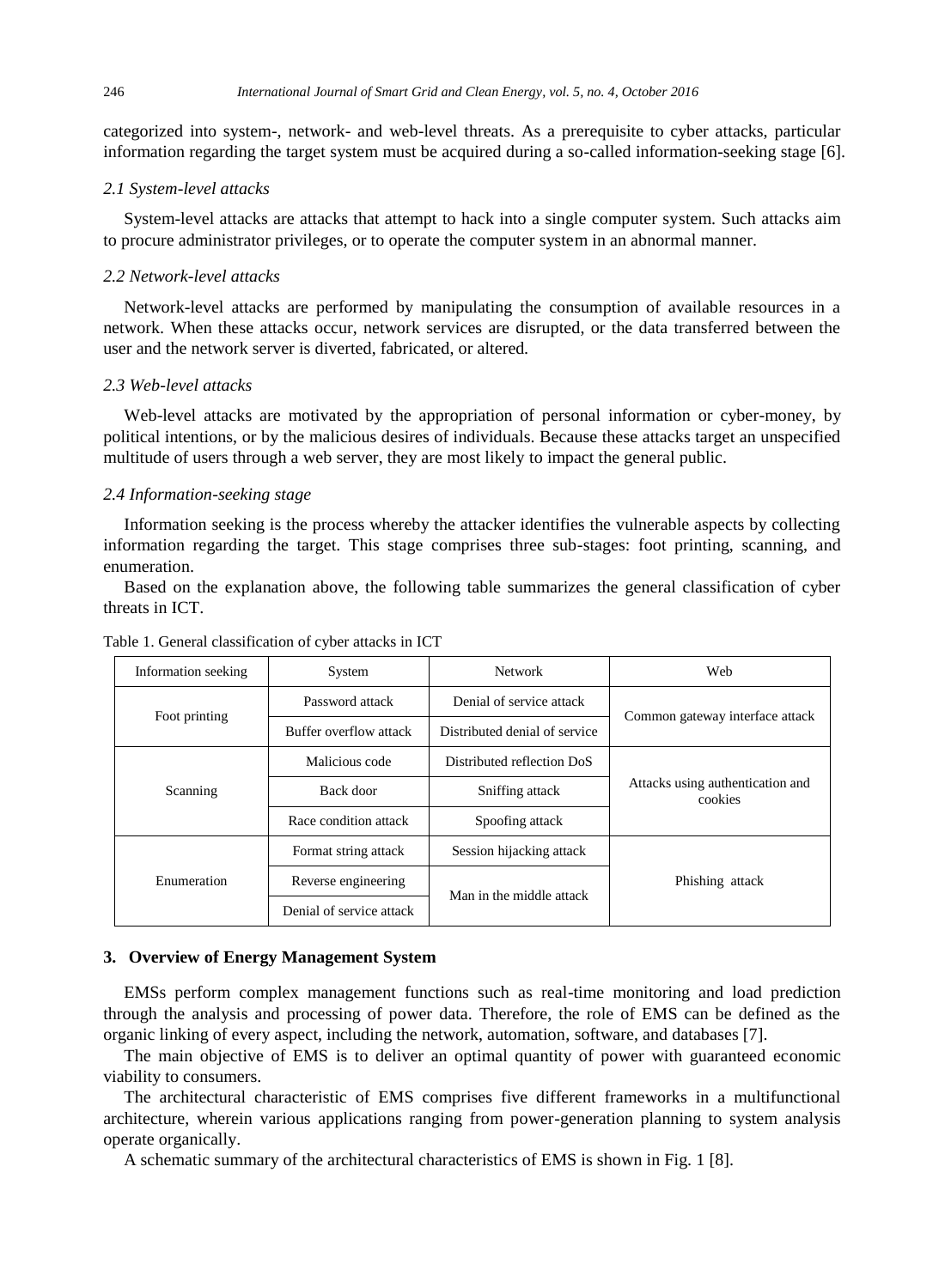

#### Fig. 1. EMS framework.

#### *3.1 Generation operation management*

Generation operation management should include the following:

- Load forecasting (LF)
- Unit commitment (UC)
- Hydrothermal coordination (HTC)
- Real-time economic dispatch and reserve monitoring (ED)
- Real-time automatic generation control (AGC)

## *3.2 Transmission operations management*

Transmission operation management should include the following:

- Network configuration/topology processor (TP)
- State estimation (SE)
- Contingency analysis (CA)
- Optimal power flow and security constrained optimal power flow (OPF, SCOPF)
- Islanding of power systems

## *3.3 Study mode simulations*

Study mode simulations should include the following:

- Power flow (PF)
- Short-circuit analysis (SC)
- Network modeling

## *3.4 Energy services and event analysis*

Energy services and event analysis should include the following:

- Event analysis
- Energy scheduling and accounting
- **•** Energy service providers

## *3.5 Dispatcher training simulator*

A dispatcher training simulator (DTS) provides a training environment to the administrator for realtime contingency management. This involves running an application to model the generator, prime movers, and the controllers of the actual system.

## **4. Classification of Vulnerability and Cyber-Attacks Specific to EMS**

In this section, we propose the criteria for the classifying the vulnerability of EMS to cyber threats,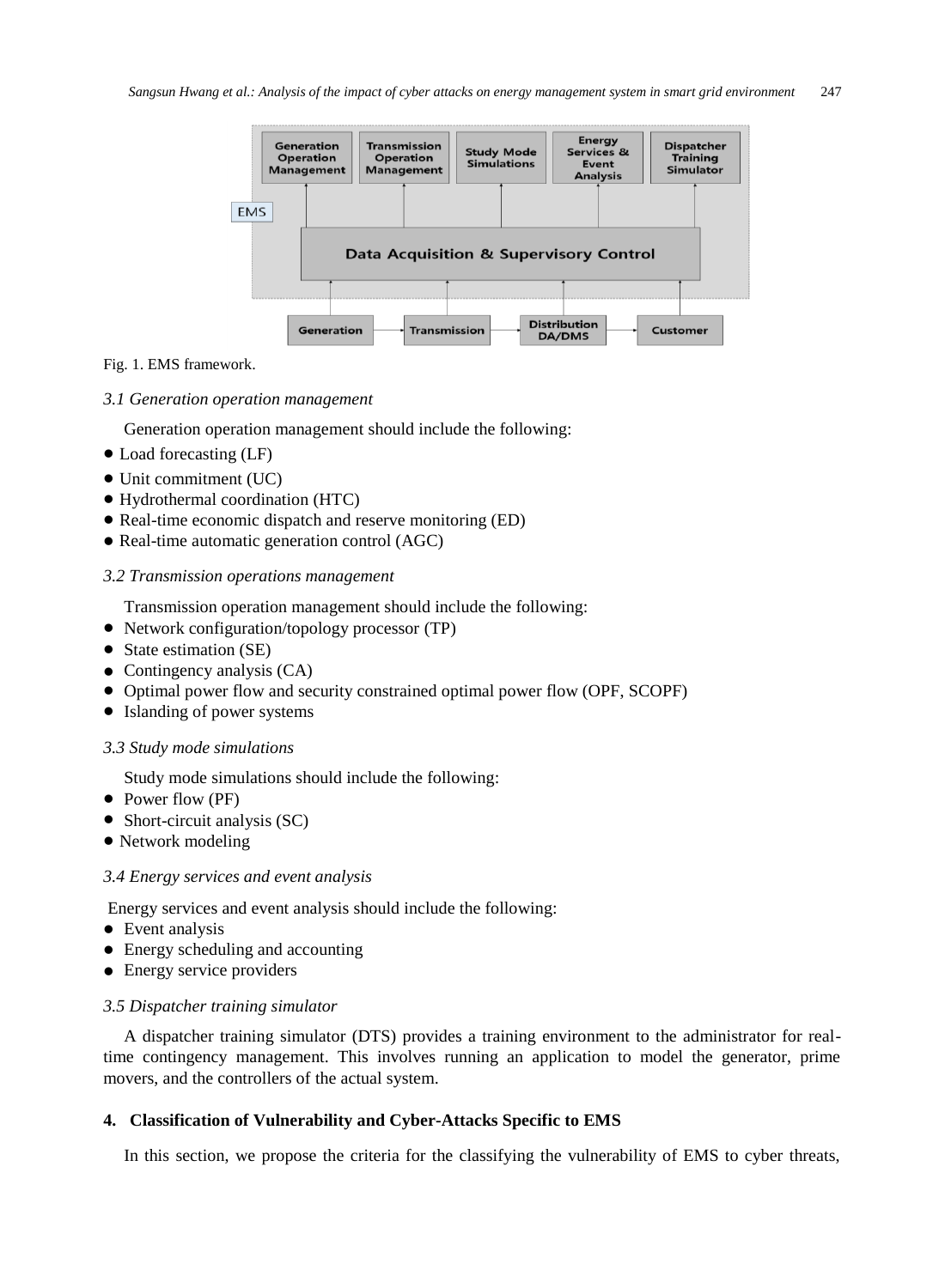owing to the characteristics of EMS.

#### *4.1 Vulnerability classification criteria for cyber security in EMS*

Whereas the functionality of EMS is highly complicated, they ultimately consist of a communication network between independent single units, such as computers and other units.

Moreover, one of the important objectives of a smart grid is the bidirectional communication between the provider and the consumer. Therefore, the web and the system must be connected at a web access point, and it must be possible to announce and utilize the various information regarding power at these points.

Therefore, the classification criteria for the cyber vulnerability of EMS must consider the system, network, and web. In this section, these are referred to respectively as the component, communication, and web access point, out of consideration for the unique characteristics of power systems.



Fig. 2. Configuration of a power control system and classification criteria.

#### *4.1.1 Component*

Components are the single units encompassing the independent small-scale systems that perform the necessary functions of a power system. For example, this includes the main computer responsible for the general management of all information from the master station (i.e., EMS), or the intelligent electronic devices (IEDs) that collect the power information from the field.

## *4.1.2 Communication*

Communication refers to the communication between single units, or in other words, the exchange of information between components. Major examples of communication include the  $I$  nformation exchanged between the circuit breaker of the transmission line or the controller responsible for switchgear in the substation and the master station of the EMS, and the information exchanged between the IED that collects the power information from the consumer in real-time and the local distribution station.

#### *4.1.3 Web access point*

Web access points refer to the access points between the applications that are necessary for the consumer in a smart grid environment in order to obtain the information regarding the power system in real-time. For example, once the participants of the power market apply to a price tender through the web access point, the independent system operator (ISO) synchronizes the supply and demand at the tendered price. In this manner, the ISO establishes the system operation plan, and minimizes the overall system cost under the constraints [9].

#### *4.2 Classification of cyber-attacks based on vulnerability*

#### *4.2.1 Cyber-attacks on components*

At the component level, the main objective of cyber-attacks is to acquire access permissions to the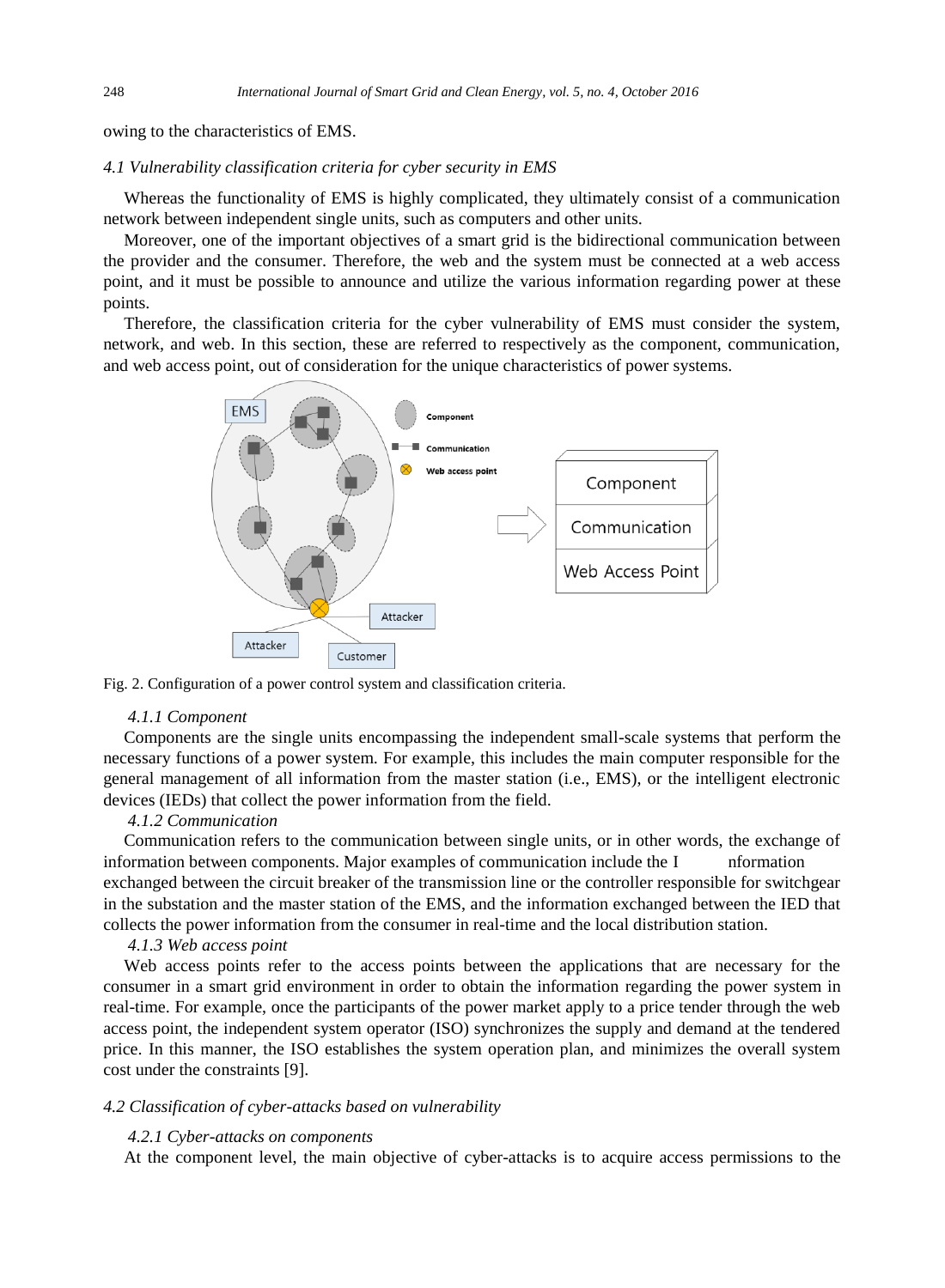system. Attacks that can impact components include password attacks, buffer overflow attacks, malicious code, and denial of service (DoS) attacks. In this case, all attacks involve obtaining the access permissions in order to subsequently destroy the system through malicious code and steal information.

#### *4.2.2 Cyber-attacks on communication*

At the communication level, the system is extended through the communication channels connected between various components. Unlike component-level attacks, attacks at the communication level are restricted to the network resources.

The exchange of information comprises a series of steps, such as data processing and identification, along with data transfer. The list of applicable types of cyber-attacks here include sniffing attacks, spoofing attacks, session hijacking attacks, and man in the middle attacks.

#### *4.2.2 Cyber-attacks on web access points*

At the web access point, the components are connected to the web, allowing the users to obtain direct access to the power system. The applicable attacks in this case are restricted to the web, among network resources that are relevant in the case of communication-level attacks. For example, such attacks include common gateway interface attacks, attacks using authentication and cookies, and phishing attacks. However, the web is the most generally accessible network service in the world. Because numerous users share information and receive services through the web, this is the most problematic aspect of a smart grid framework from the perspective of cyber security.

The classification of cyber-attacks based on the proposed classification criteria for the constituent elements of a power information control system are shown in Table 2.

| Classification standard                                                                   |           | Communication | Web service                                 |
|-------------------------------------------------------------------------------------------|-----------|---------------|---------------------------------------------|
| Cyber threat                                                                              | Component |               |                                             |
| Password attack                                                                           | ∩         | X             | X                                           |
| Buffer overflow attack                                                                    | ( )       | X             | X                                           |
| Back door                                                                                 | ∩         | X             | X                                           |
| Malicious code                                                                            | ( )       | X             | X                                           |
| Denial of service attack                                                                  | ( )       | ∩             | ∩                                           |
| Other attacks*                                                                            | ∩         | X             | X                                           |
| Sniffing attack                                                                           | X         | ( )           | X                                           |
| Spoofing attack                                                                           | X         | ( )           | X                                           |
| Session hijacking attack                                                                  | X         | ( )           | X                                           |
| Man-in-the- middle attack                                                                 | X         | ∩             | X                                           |
| Common gateway interface attack                                                           | X         | X             | ∩                                           |
| Attacks using authentication and cookies                                                  | X         | X             | $\left(\begin{array}{c} \end{array}\right)$ |
| Phishing                                                                                  | X         | X             | ( )                                         |
| Other attacks*: race condition attack, format string attack,<br>reverse engineering, etc. |           |               |                                             |

Table 2. Classification of cyber-attacks in Smart Grid

## **5. Analysis of Interactions between Each Level of EMS**

Attacks at the component level cause the malfunction of low-level devices such as the IED, resulting in the collapse of the power system. An attack on the EMS will impact the entire power system, leading to power outages and causing economic loss on a large scale.

Meanwhile, attacks on communication can occur during the process of manipulating the power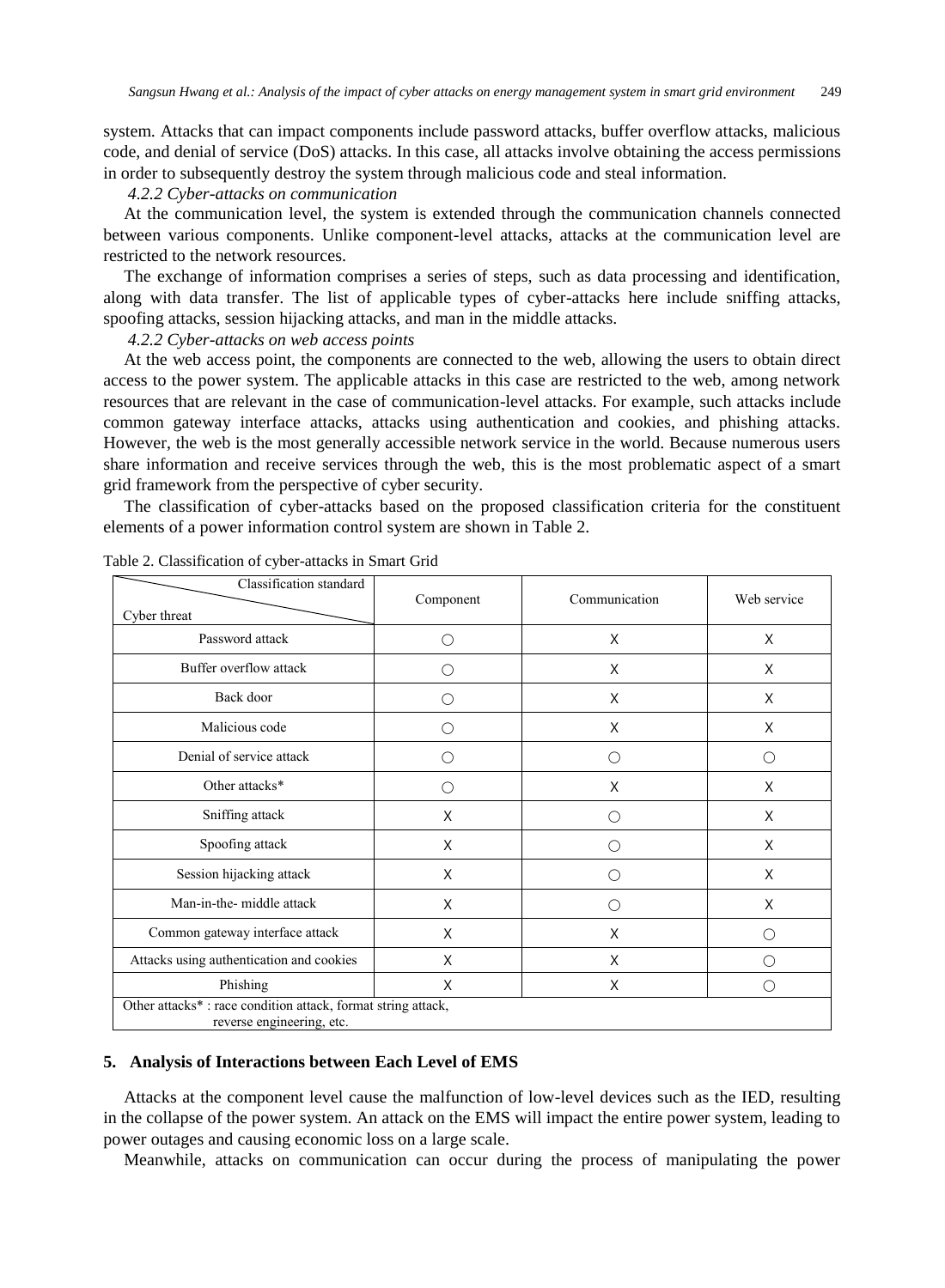information collected from field devices at the RTU and the transfer of such information to the master station. Likewise, this is also applicable to the process of delivering the control commands from the control center to various components. Cyber-attacks on network resources distort the function of the SCADA system in power systems, through diversion, fabrication, and alteration of power information.

Finally, attacks on web access points can be examined in terms of their influence on the power market. In particular, problems during the settlement of charges can be expected, owing to the inconsistency in market information between the participants of the power market [10].



Fig. 3. Qualitative analysis of the interactions between each level of the EMS.

#### **6. Conclusion**

Following the recent introduction of IEDs, which can serve as the eyes and ears of EMS, the number of web access points is expected to increase geometrically. Through access points, attackers can deliberately isolate the consumer from the real-time status of the power system, or these attackers can obtain direct access to the internal system of the power grid from a remote location.

In conclusion, there will be inevitable situations in smart grids where the natural connections between components and web access points will lead to more devastating results.

In this paper, we examined the relevant cyber attacks based on the classification of cyber attacks in ICT, and the classification criteria proposed in consideration of the unique characteristics of EMS. Moreover, we derived a more meaningful causality by presenting a qualitative classification of the interactions between each level.

It is widely believed that if a quantification methodology is developed based on the qualitative classification of cyber threats in future research, threats and the extent of damage can be predicted more accurately.

#### **Acknowledgement**

This research was supported by Basic Science Research Program through the National Research Foundation of Korea (NRF) funded by the Ministry of Education (grant number. NRF-2015R1D1A1A01057823).

## **References**

- [1] Arnold GW. Challenges and opportunities in smart grid: a position article. *Proceedings of the IEEE*, 2011; 99(6):922-927.
- [2] Anderson RN, Boulanger A, Powell WB, Scott W. Adaptive stochastic control for the smart grid. *Proceedings of the IEEE*, 2011; 99(6):1098-1115.
- [3] Farag MM, Azab M, Mokhtar B. Cross-Layer framework for smart grid: physical security layer. In: *Proc. of IEEE PES Innovative Smart Grid Technologies Conference Europe*, 2014.